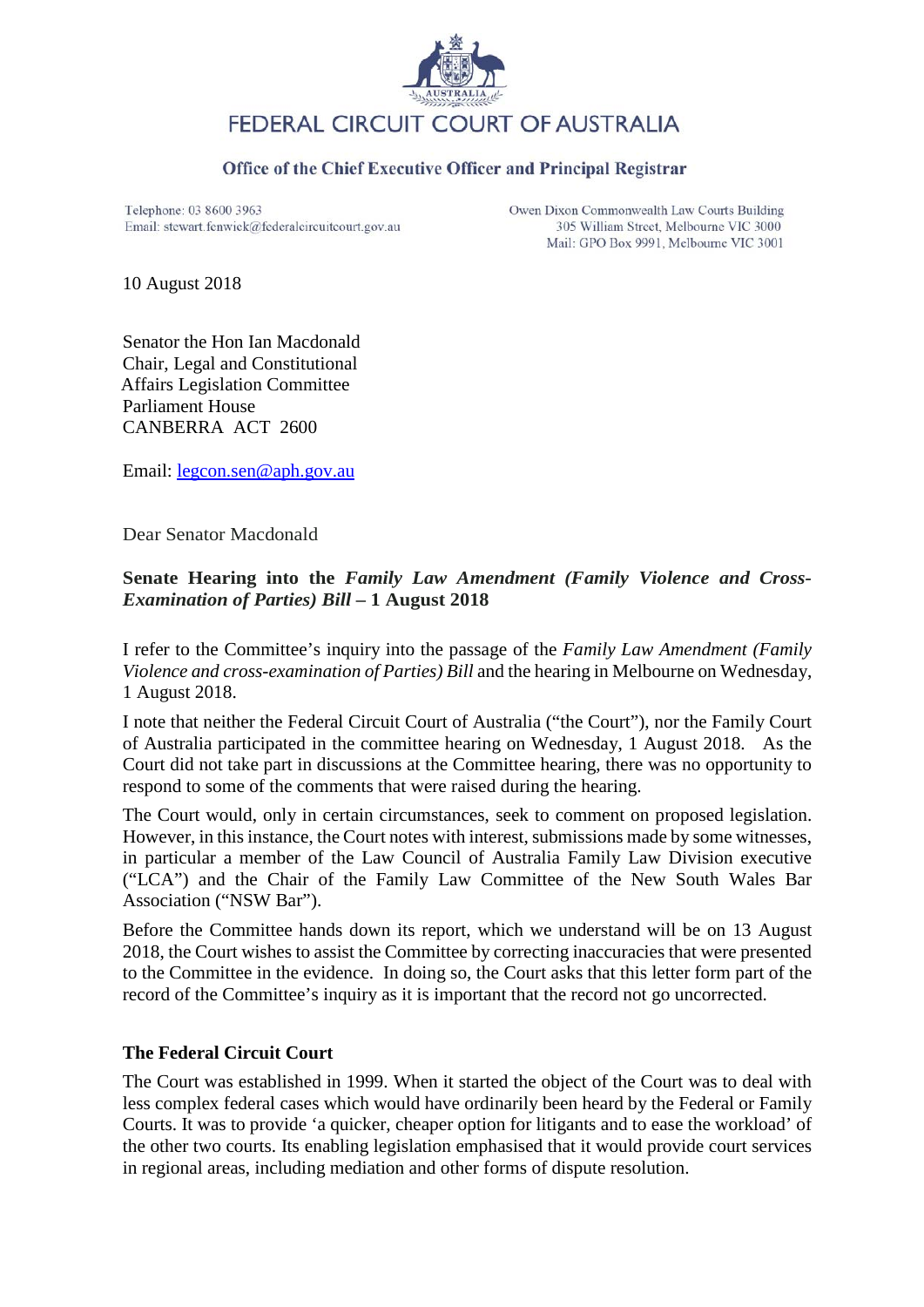By 2003 the Court's jurisdiction in family law became identical to the jurisdiction of the Family Court of Australia (save for a very small amount of Hague and special medical applications required to be heard by a superior court). The work of the Court in family law continued to increase with it hearing the greater proportion of all family cases in Australia by 2006, approximately 80% by 2008 and since 2011 it has continued to deal with approximately 88%-90% of all family law cases.

High conflict parenting cases are commonplace in the Court. They often involve a range of complex issues such as family violence, mental illness, substance abuse, parental alienation and relocation. In addition, property cases heard in the court often involve complicated corporate and trust structures, expert valuations and commercial evidence, forensic accounting and complex questions of law.

The Court is now Australia's largest federal court. Currently, it carries a substantial workload. The Court finalises over 100,000 matters a year including 17,500 applications which require judicial adjudication.

The Court has the highest number of specialist dedicated judges in family law of any court in Australia. All have the education, training and skill to conduct complex family law cases. These judges have an average of over 25 years' experience in family law and many have been on the Court for over 10 years.

The Court also has additional judges who are not only highly experienced in family law but also conduct cases in the Court's general federal law jurisdiction work of industrial law, administrative law (including the review of migration decisions), bankruptcy, human rights law (including anti-discrimination law), trade practices and the law of copyright, trade mark and design. This general federal law work makes up only approximately 10-12% of the Court's work.

The Court's judges are based in every capital city in Australia and in some regional cities. In addition, they travel on circuit to 30 regional locations to deal with family law disputes for rural and regional families.

## **Delays**

I note the evidence given by Mr Kearney SC regarding delays in the Parramatta registry at page 22:

"…*with the average litigated matter before the Federal Circuit Court, which does most of them in New South Wales, is three years, and if you go to Parramatta, which is a real problem registry in terms of socioeconomic issues, it's longer. You have children spending their childhood as the subject of litigation*."

I wish to advise the Committee that:

In Sydney and Parramatta respectively, the average time taken to finalise a matter is 14.6 months from filing (Sydney) and 13.7 months from filing (Parramatta) not 3 years, and importantly the median time to finalisation is 10.4 months from filing (in Sydney) and 10 months from filing (in Parramatta) (50% of filings are finalised within 10.0 months). The Committee might be assisted to know that less than 10% of cases before the Court take longer than three years to finalise.

It is noted that neither the NSW Bar Association nor the LCA FLS sought data from the Court prior to this evidence being given.

In the last 9 months, from October 2017, the Court has increased its clearance ratio (between the number of cases filed in the Court and the number disposed of per year) to 104.3%. This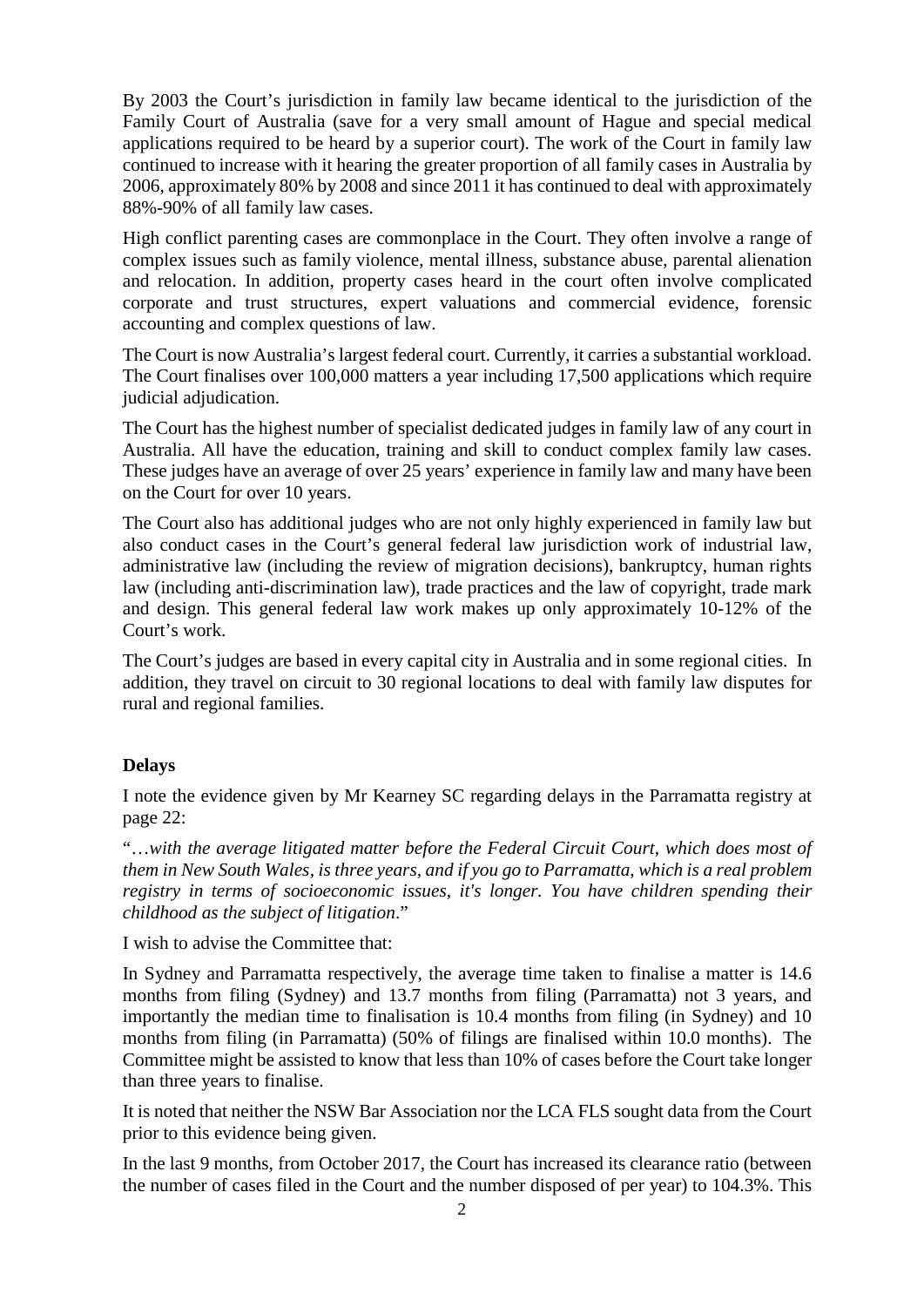is the highest clearance rate the Court has achieved for 15 years. The Court not only disposed of a record number of cases in total, it also reduced the backlog of pending cases. This has included reducing delays in cases being heard by over 6 months in some registries.

# **Specialisation and experience**

I note the following statement made by Mr Kearney SC at page 21:

"*Where I have experienced them almost universally is in the Federal Circuit Court with appointments that are made from people with no family law background. Section 22 of the Family Law Act says a judge in the Family Court of Australia shall be appointed, if suitable, by reason of training, qualification or experience. It does not apply to the Federal Circuit Court and the spirit of it has not been applied. I cast no aspersions on the integrity and the work ethic of the Federal Circuit Court judges, but experience in the family law sphere is critical for judicial officers to properly determine family law cases*."

I advise the Committee of the following:

To be eligible to be appointed as a judge at the federal level a person must have been enrolled as a legal practitioner of the High Court or a Supreme Court of a State or Territory for at least 5 years.

In addition appointees are expected to have personal and professional qualities to the highest degree including:

- · conceptual, analytical and organisational skills;
- decision-making skills;
- · the ability (or the capacity quickly to develop the ability) to deliver clear and concise judgments;
- · the capacity to work effectively under pressure;
- · a commitment to professional development;
- · interpersonal and communication skills;
- · integrity, impartiality, tact and courtesy; and
- · the capacity to inspire respect and confidence.

As stated above, family law comprises a vast majority of the work of the Court. A great majority of judges were drawn from the family law Bar and legal profession. Many have been specialists in family law in practice and on the Bench.

Of the 68 current judges, the Court has 40 specialist family law judges with an additional 16 judges experienced in family law conducting trials in both family and general federal law. They have education, skill and experience in family law, with an average of 25 years' experience between them, many of whom have been experts in their field, former Registrars of the Court and the Family Court of Australia, highly experienced barristers and solicitors, and many have been on the Bench for well over 10 years. Notwithstanding the extraordinary disposition rate of the Court's judges only 1% of their decisions are the subject of an appeal.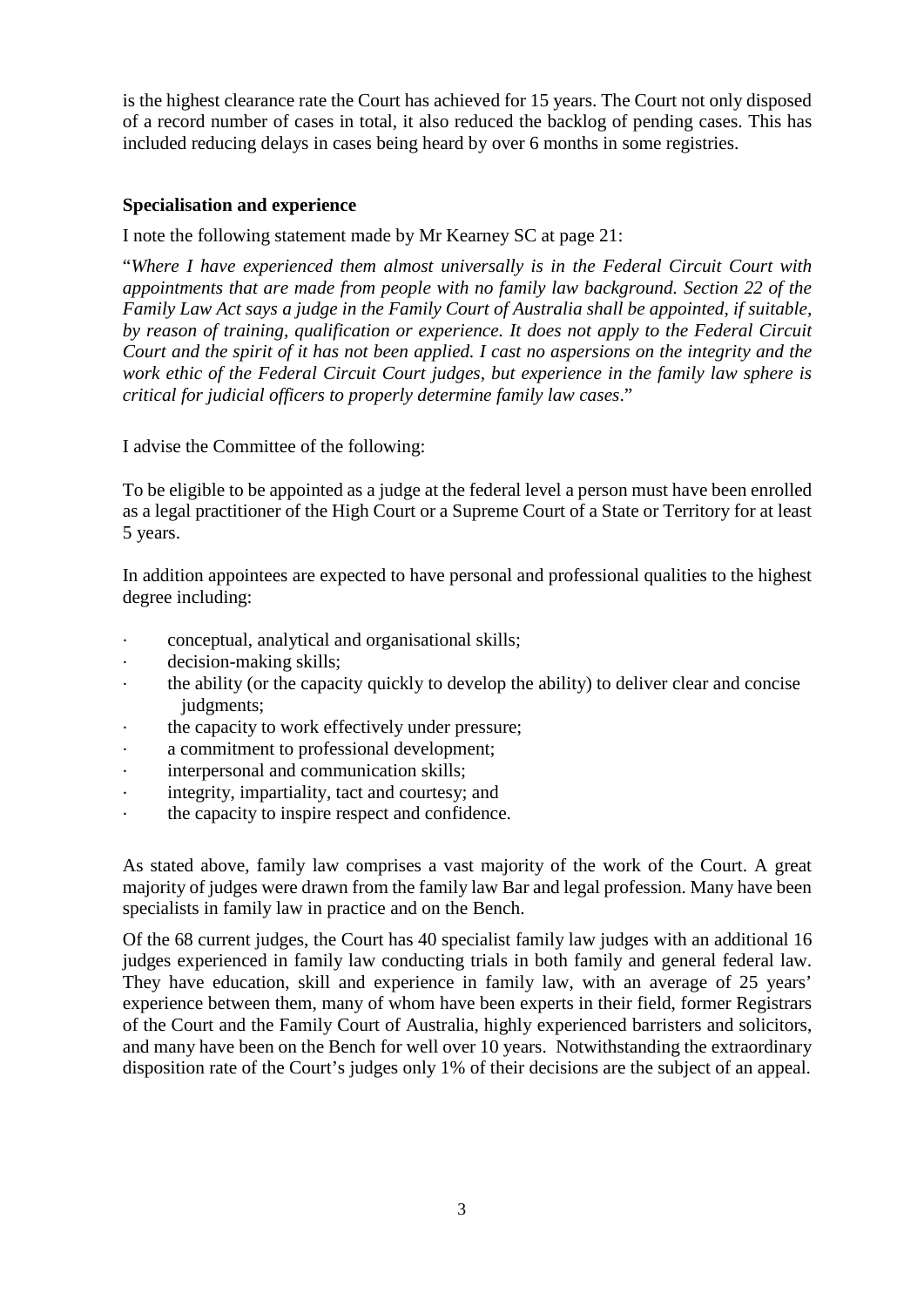The Court has also introduced highly experienced national leaders in family law to manage the family law work of the Court. Their responsibilities include to oversee the national family law practice area, judicial education, mentoring, monitoring judgments and case management. The two family law national leaders have a combined experience in family law of 66 years. Senior family judges in each major registry have also been appointed to monitor and mentor family law workloads in each of those registries.

## **Judicial education and training**

I note the evidence given by Mr Kearney SC at page 19:

"*You have a difference in awareness and training of judicial officers so that your specialist Family Court judges, if I can generalise for the moment, are more aware of these things, as are the practitioners appearing before them, who will make the applications where necessary. That is not so in the Federal Circuit Court, in my experience*."

The Committee might be assisted to know that the Court values judicial education and the judges of the Court participate in both external and internal judicial education. Externally, our judges attend judicial education courses conducted by the National Judicial College of Australia (NJCA) and the Australian Institute of Judicial Administration (AIJA). The NJCA runs a National Judicial Orientation Program each year. It is a 5 day residential intensive program to assist new judges with the transition to judicial office. The Court supports and facilitates new judges attending this program. The NJCA also offers advanced education for judicial officers including programs on judgment writing, court room leadership and other programs targeting specific areas of law.

Judges are given leave to attend approved courses and training each year. This enables individual judges to seek training in the area of particular relevance to them. In areas of shared jurisdiction there are often opportunities for the judges to participate in judicial education programs hosted by other courts. Judges are also entitled to apply for study leave.

Internally, new judges are required to participate in an intensive induction program that includes tutorials from other experienced judges in the jurisdiction of the Court, case management, judgment writing and the conduct of running a trial. Both national and registry mentors are provided. Also as mentioned above, national and registry senior family law judges continue to mentor and monitor the conduct of family law in the Court.

The Chief Judge has also introduced a CPD judicial education program engaging judges from other courts such as the High Court, Supreme Court and Federal Court to provide education to Court's Judges on areas of the court, as well as practice subjects like judgment writing and evidence. Additionally, regular seminars are convened by the child dispute services of the Court on topics of relevance to family consultants and judges in the context of the family law jurisdiction.

The significant role of judicial education in the Court is recognised by the establishment of a Judicial Education Committee which oversees a program of judicial education each year. That Committee comprises judges with PhDs and other professorial qualifications.

The annual judges plenary is seen as an opportunity for all judges to participate in judicial education which can cover a wide variety of topics with experienced speakers drawn from other courts, the Bar, and from the social sciences. The Judicial education planned for the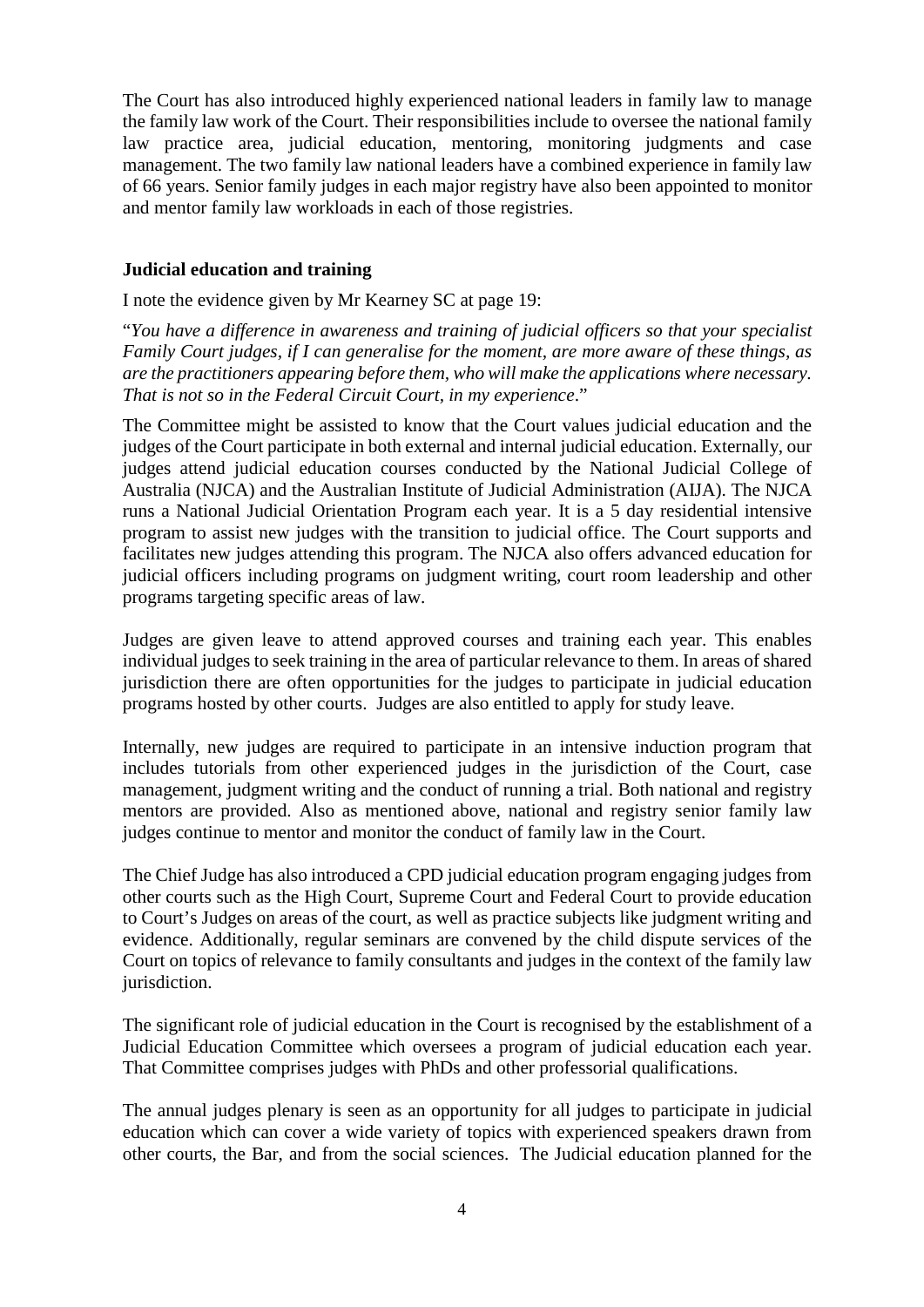2018 Plenary will include a mandatory one day training program for all judges offered by the NJCA on family violence.

A list of the professional memberships and conferences and events attended during the year, by each judge, is set out in an Appendix to the Court's Annual Report; Appendix 6

http://www.federalcircuitcourt.gov.au/wps/wcm/connect/fccweb/reports-andpublications/annual-reports/2016-17/2016-17-annual-report-part5#app6

## **Judicial awareness of family violence issues**

The Court has also developed highly effective strategies to address the challenges that may be experienced by victims of family violence during their participation in family law cases.

These mechanisms, both statutory and procedural, are able to be utilised according to the circumstances of the case, including during the conduct of a case. Judicial officers are able to access various services so that the level of protection is commensurate with the needs of the victim throughout the court process, from the initiation of proceedings through to final hearing.

Importantly, in a jurisdiction where family violence allegations are common, steps to protect litigants can be tailored according to the type of family violence alleged and its relevance to the matters in issue. Some of the protective mechanisms available are discussed below.

# Mandatory filing of Notice of Risk

In all parenting disputes commenced in the Court, allegations of a risk of child abuse or family violence are addressed by the parties upon the filing of a Notice of Risk.

This document, filed at the commencement of proceedings in the Court, assists judicial officers from the outset of any family law proceeding to better identify a wider range of risks to children in parenting proceedings thereby assisting the Court to fulfil its obligation pursuant to section 69ZQ of the *Family Law Act 1975*. It also enables more timely notification to relevant child protection authorities and facilitates the early identification of a range of risks and ensures matters receive appropriate and targeted early intervention.

## Family Violence Committee and the Family Violence Best Practice Principles

The Family Violence Best Practice Principles were developed by the Family Court of Australia and the Court under the aegis of the courts' joint Family Violence Committee. The Family Violence Best Practice Principles are designed to provide practical guidance to courts, legal practitioners, service providers, litigants and other interested persons in cases where issues of family violence or child abuse arise. They contribute to furthering the courts' commitment to protecting children and any person who has a parenting order from harm resulting from family violence and abuse.

The Best Practice Principles recognise:

- the harmful effects of family violence and abuse on victims
- the place accorded to the issue of family violence in the FLA, and